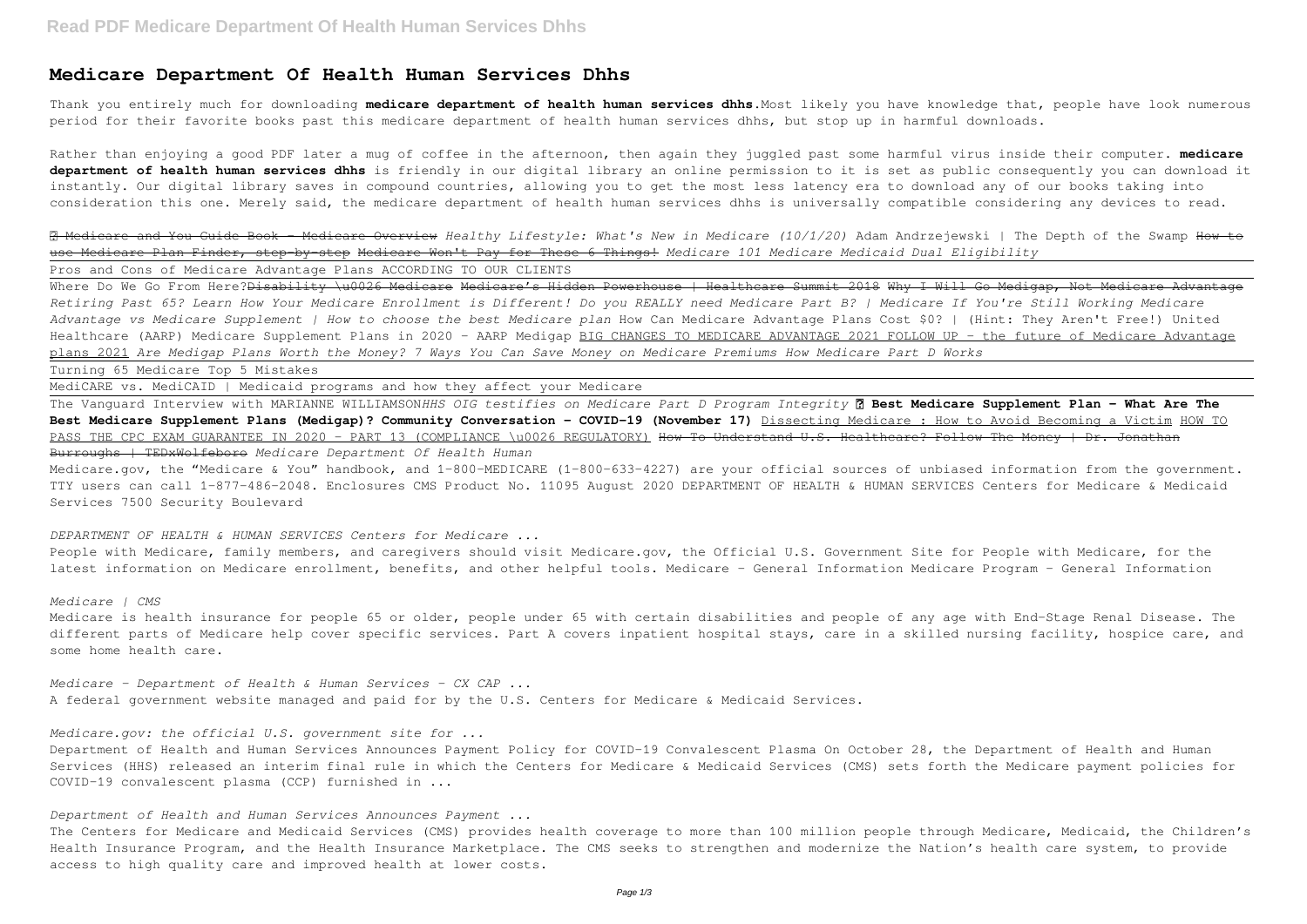# **Read PDF Medicare Department Of Health Human Services Dhhs**

#### *Centers for Medicare and Medicaid Services | USAGov*

If you share our content on Facebook, Twitter, or other social media accounts, we may track what Medicare.gov content you share. This helps us improve our social media outreach. Selecting OFF will block this tracking.

*Medicare & You | Medicare* Medicare.gov Information for people with Medicare, Medicare open enrollment, and benefits. InsureKidsNow.govInformation for children up to the age of 19 in need of health care coverage. HealthCare.govInformation for people who need health insurance and want to apply for or enroll in the Marketplace.

Medicare - our public health insurance system - helps pay for these visits. If you have a Medicare card, you can access a range of health care services for free or at a lower cost, including: medical services by doctors, specialists and other health professionals

*Home - Centers for Medicare & Medicaid Services | CMS* Asked about the plans, a spokesperson for the Department of Health and Human Services said "we don't have any announcements at this time." A White House spokesperson did not immediately respond to ...

*Trump officials preparing to move forward with major step ...* HHS Headquarters. U.S. Department of Health & Human Services 200 Independence Avenue, S.W. Washington, D.C. 20201 Toll Free Call Center: 1-877-696-6775

#### *HHS.gov*

The Department of Health and Human Services is a federal department concerned with promoting the health and wellbeing of U.S. citizens. The Department is also responsible for promoting research in...

## *Medicare | Australian Government Department of Health*

Contacts. For information about Medicare eligibility, claims and services please contact: Patients telephone 13 20 11. Providers telephone 13 21 50. Email address Medicare. Websites Medicare Safety Net (Department of Human Services) Health Care Card (Department of Social Services) MBS Online (Department of Health)

#### *Department of Health | Medicare safety net arrangements*

Please contact the OIG, US Department of Health and Human Services at 617-565-2664 if you have any information about DME suppliers engaging in these activities. Medicare Supplement Information: 2021 Medicare Supplement Rodicare Supplement Rates Interactive Dashboard (supported by Chrome, Firefox, and Edge) 2020 Medicare Supplement Rates.

#### *New Hampshire Insurance Department - For Consumers, Medicare*

### *U.S. Department of Health and Human Services (HHS)*

A Medicare Advantage Plan (like an HMO or PPO) is another Medicare health plan choice you may have as part of Medicare. Medicare Advantage Plans, sometimes called "Part C" or "MA Plans," are offered by private companies approved by Medicare. ... U.S. Department of Health & Human Services 200 Independence Avenue, S.W. Washington, D.C ...

#### *Category: Medicare and Medicaid | HHS.gov*

The Centers for Medicare & Medicaid Services, is a federal agency within the United States Department of Health and Human Services that administers the Medicare program and works in partnership with state governments to administer Medicaid, the Children's Health Insurance Program, and health insurance portability standards. In addition to these programs, CMS has other responsibilities, including the administrative simplification standards from the Health Insurance Portability and Accountability

#### *Centers for Medicare & Medicaid Services - Wikipedia*

DEPARTMENT OF HEALTH & HUMAN SERVICES. DEPARTMENT OF HEALTH & HUMAN SERVICES Centers for Medicare & Medicaid Services 7500 Security Boulevard Baltimore, Maryland 21244-1850. CENTER FOR MEDICARE.

#### *DEPARTMENT OF HEALTH & HUMAN SERVICES*

Centers for Medicare & Medicaid Services, Department of Health and Human Services, Attention: CMS-1734-P, P.O. Box 8016, Baltimore, MD 21244-8016.